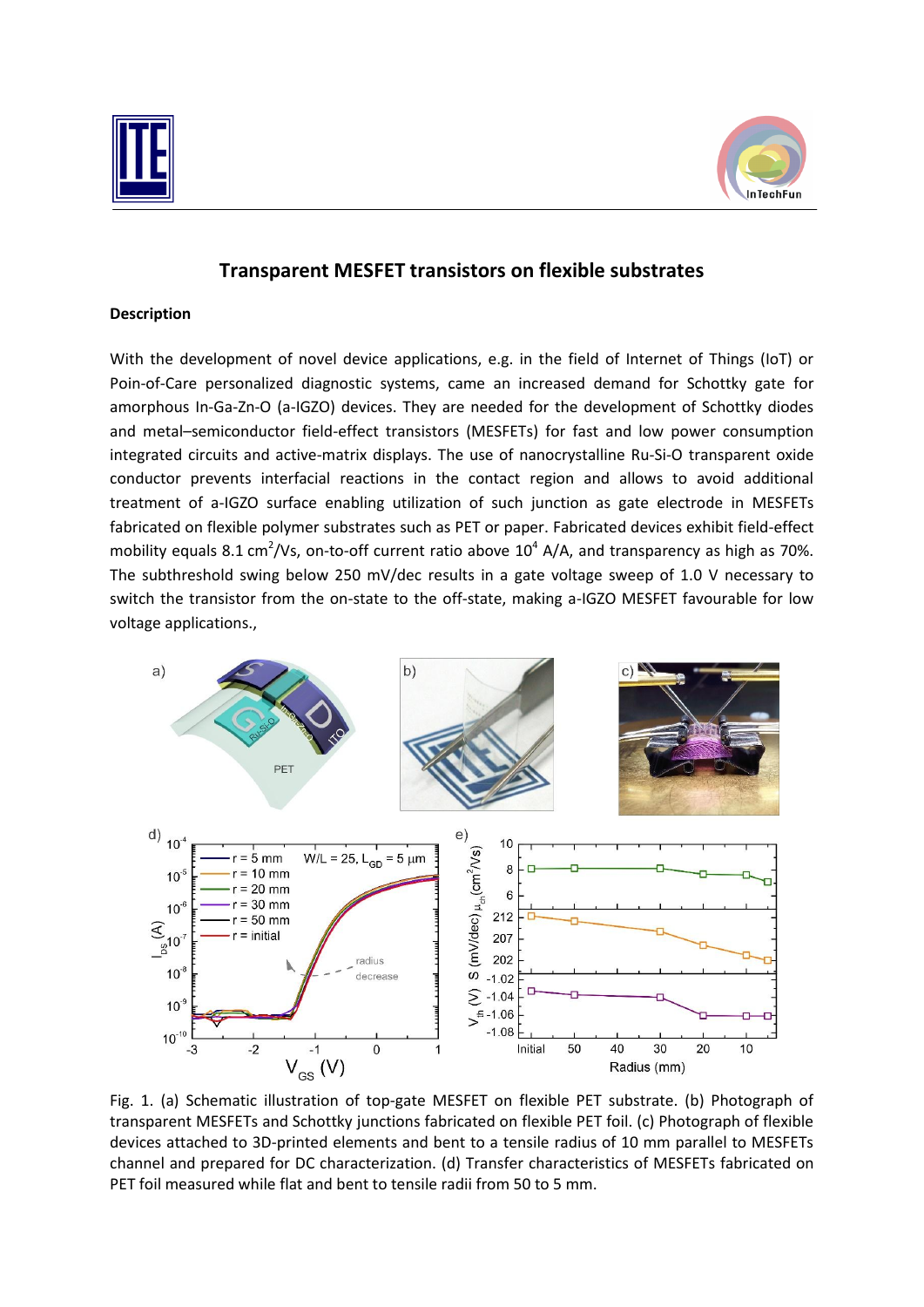To fully demonstrate the possibilities of using the presented Ru-Si-O/IGZO MESFETs in flexible electronics devices were also fabricated on regular sticky-note paper, without any substrate preparation schemes (Fig. 2.).



Fig. 2. (a) SEM image of the surface of sticky-note paper used as a substrate for MESFETs fabrication. (b) Photograph of MESFET structure on paper prepared for DC characterization before, (c) during, and (d) after introducing random mechanical stress. (e) Transfer characteristics and main electrical parameters of MESFETs on paper before and after introducing mechanical stress.

#### **Possible applications**

Recently, a-IGZO TFTs have gained much attention as possible candidates for Internet of Things (IoT) applications. On the one hand, it relates to applications that exploit both large area and ruggedness, like touch screens, e-ink, or OLED displays. On the other hand, it is linked to areas that exploit the functionality of a-IGZO TFTs, e.g. their flexibility and high throughput, aiming at achieving cost competitiveness with silicon for low computational complexity intensity devices. The latter for instance include Radio-Frequency Identification (RFID) tags augmented with sensors, able to monitor the storage and supply chain of products in new generation of packaging solutions, as well as wearable Point-of-Care personal diagnostic systems. The key challenge is the ability to fabricate low power transistors at low process temperatures enabling manufacturing the circuits on flexible plastic or paper substrates.

#### **Scientific, economical and social impact**

Conventional transistors are made from electronics-grade silicon, the production of which is a wasteful process with significant environmental impact. The process is wasteful because up to 80% of the naturally occurring metallurgical silicon is lost during purification. And the impact is high because of the use of greenhouse gases like sulphur hexafluoride - the most potent greenhouse gas per molecule, a single tonne being equivalent to 25 000 tonnes of  $CO<sup>2</sup>$ .

A switch to paper-based transistors would alleviate the environmental burden of silicon and boost the European cellulose market, which accounts for 30% of the world's total production. In the near future, the most promising area for cellulose-based transistors is in the electronic smart packaging